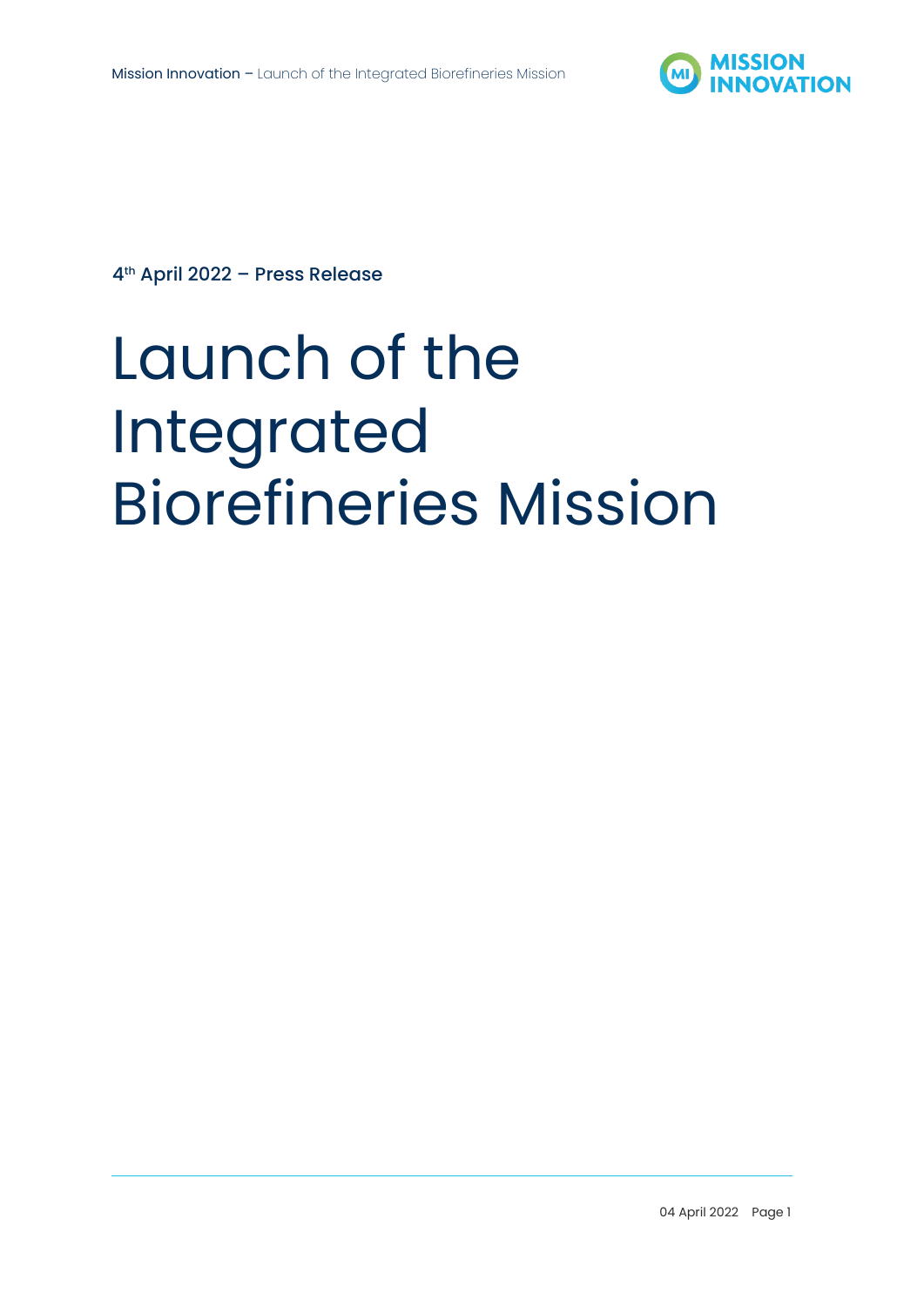

## Press Release

### Mission Innovation launches Integrated Biorefineries Mission in New Delhi

Dr. Jitendra Singh, Indian Minister of Science, Technology and Earth Sciences, and Rob Jetten, Dutch Minister for Climate and Energy Policy, have today announced the launch of the Integrated Biorefineries Mission with the goal of replacing 10% of fossil-based fuels, chemicals, and materials with biobased alternatives by 2030.

Co-led by India and the Netherlands, the Integrated Biorefineries Mission will be headed forward by Dr. Sangita M. Kasture (Department of Biotechnology, Ministry of Science & Technology, Government of India) and Kees Kwant (Netherlands Enterprise Agency, Ministry of Economic Affairs, RVO, The Netherlands.) Also involved are Brazil and Canada as core members, and the European Commission and the United Kingdom as supporting members. The Mission aims to support the development and commercialization of biorefineries to de-risk new and emerging technologies and improve cost competitiveness through international collaboration on research, development, and demonstration. The Mission will tackle the need for affordable low-carbon and renewable alternatives to fossil-based fuels, chemicals, and materials, particularly in hard-to-abate sectors such as petrochemicals, long-haul transportation, and industry.

This is the sixth Mission launched by Mission Innovation, and joins initiatives focused on clean hydrogen, green power systems, net zero shipping, carbon dioxide removal and urban transitions. Missions are public-private innovation alliances that will catalyse global action behind ambitious and inspirational innovation goals that will lead to tipping points in the cost and scale of clean energy solutions.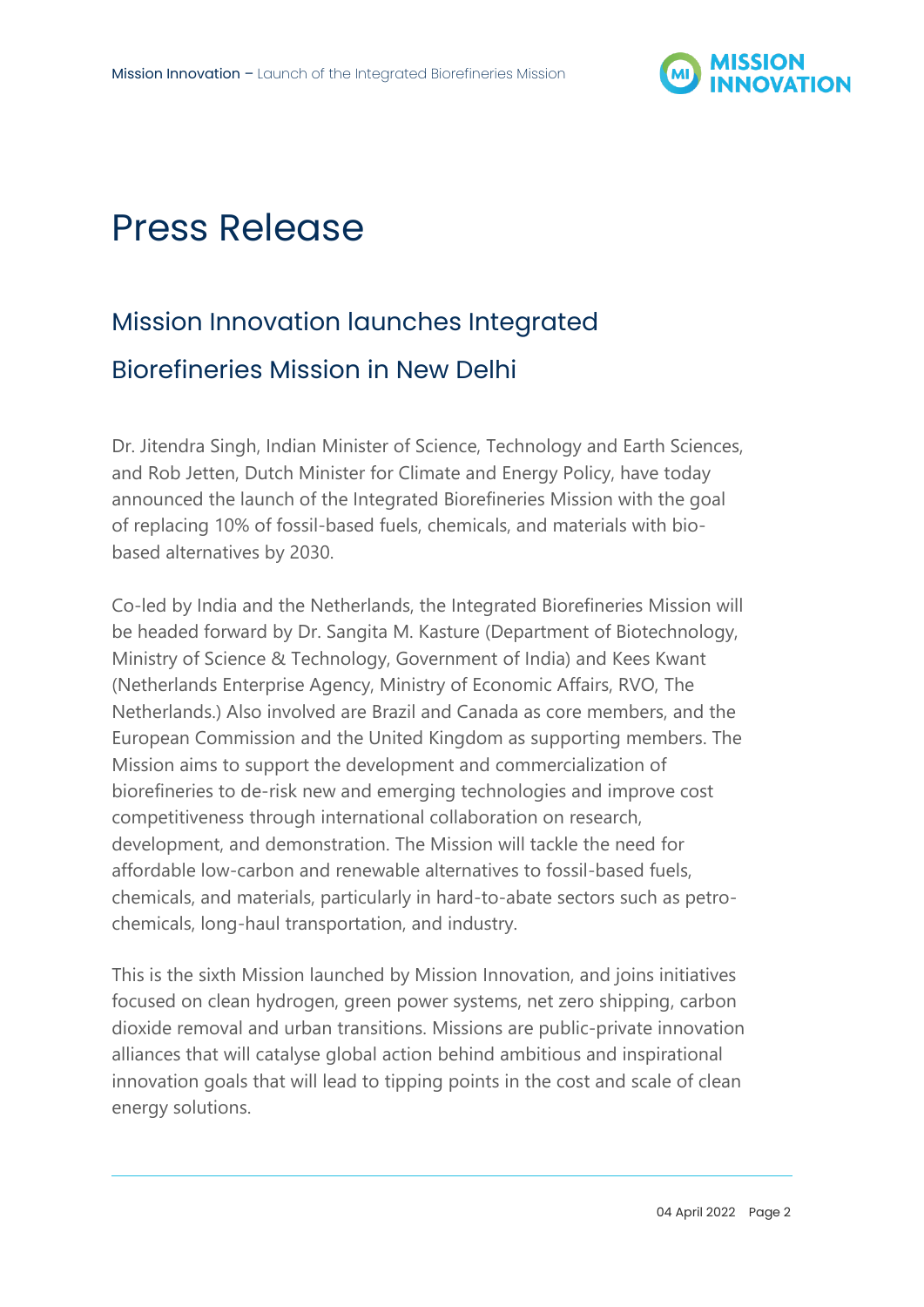

Participation in Mission Innovation 2.0 is of great importance to the Netherlands. Therefore, we are proud to be able to co-lead the Integrated Biorefineries Mission. Countries, knowledge institutes, industry, all are welcome to join this mission and help us set up and promote RD&D, realize pilot-scale demonstrations and boost publicprivate partnerships. Together we can achieve more.

> **Rob Jetten | Minister for Climate and Energy Policy, Government of the Netherlands**

The first step for members of the Integrated Biorefineries Mission will be to ascertain the innovation requirements to achieve the goal and identify the opportunities for enhanced cooperation between member countries, with industry as well as with other Missions. Members will promote research and development to reduce costs, advance pilot-scale demonstration projects for biorefining technologies, and collaborate with industry and standards-setting organizations to support lobal policy frameworks for these new bio-based products.

Biotechnological interventions can play a major role in switching the fossil-based feedstock to waste biomass to slash global greenhouse gas emissions and will provide a sustainable alternative for hard-to-abate sectors, simultaneously creating rural employment. India and Netherlands are leading the Biorefinery Mission to address the innovation challenges to make available sustainable and cost-effective fuels, chemicals, and materials. Collaborated efforts and industry engagements will catalyse realizing the goal of the mission through research, development, and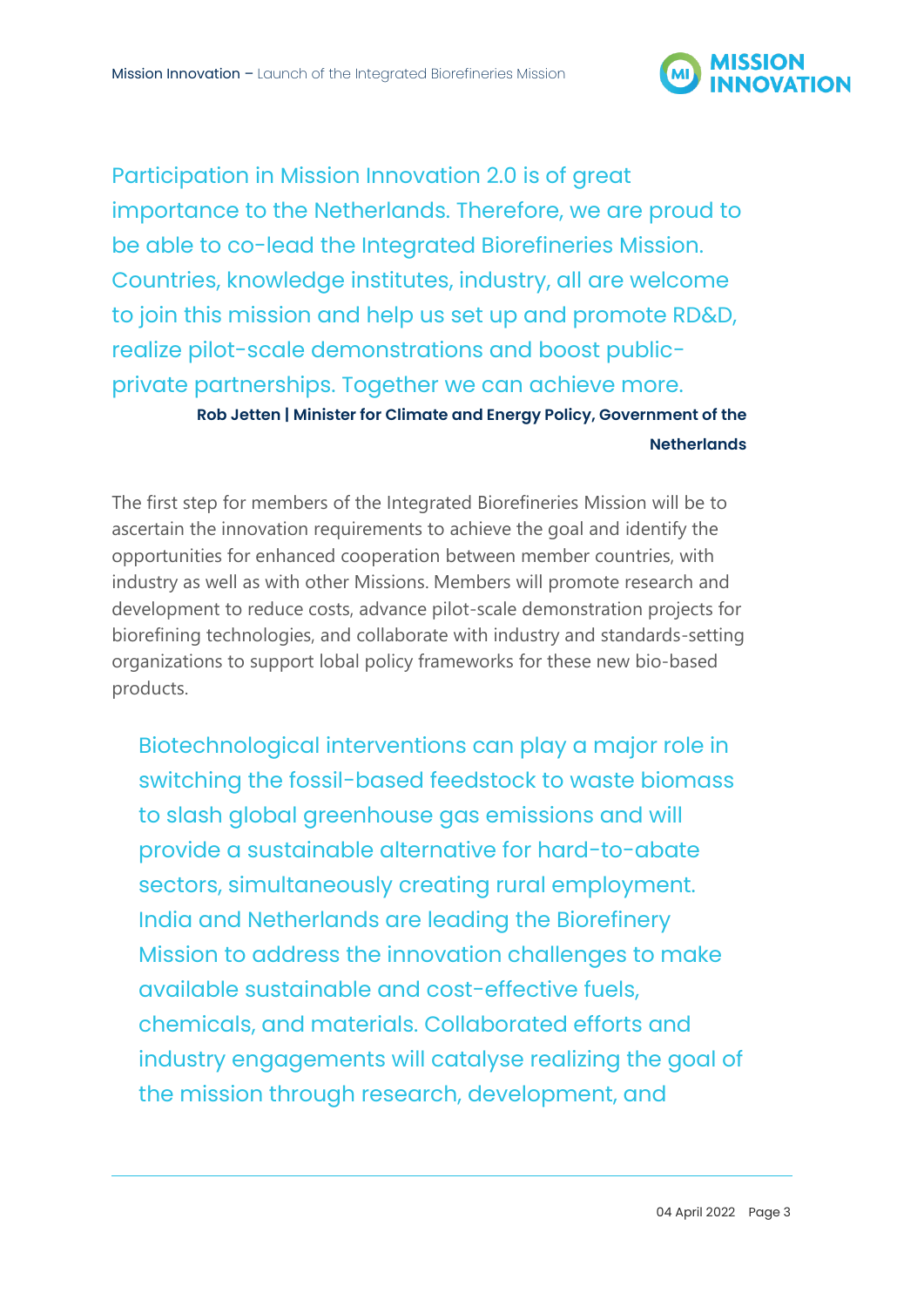

#### demonstration for the global good, aligning to national priorities.

**Dr. Rajesh S. Gokhale | Secretary, Department of Biology, Ministry of Science and Technology, Government of India**

**Transport, Chemicals, and Materials: One third of global CO2 emissions** Ultimately, the work of members in this Mission will support innovations that enable CO2 emissions reduction in the transport, chemicals, and materials sectors. Worldwide, these sectors make up roughly one third of all CO2 emissions. Replacing fossil fuels with bio-based renewable alternatives can drastically reduce emissions. Integrated biorefineries also produce multiple products from the same raw material, such as seaweed or agricultural waste, making the process more cost-effective while offering employment and economic opportunity in rural areas.

The transport and chemicals sectors are responsible for nearly one third of global emissions, and urgent action is needed to reduce this. Led by our members India and the Netherlands, the Integrated Biorefineries Mission will work to ensure that 10% of fossil-based fuels, chemicals, and materials will be replaced with bio-based alternatives by 2030. Today's launch signals another important milestone in Mission Innovation's work to drive vital action and investment in the research, development, and demonstration of the clean technologies our planet needs.

**Jennie Dodson | Head of MI Secretariat**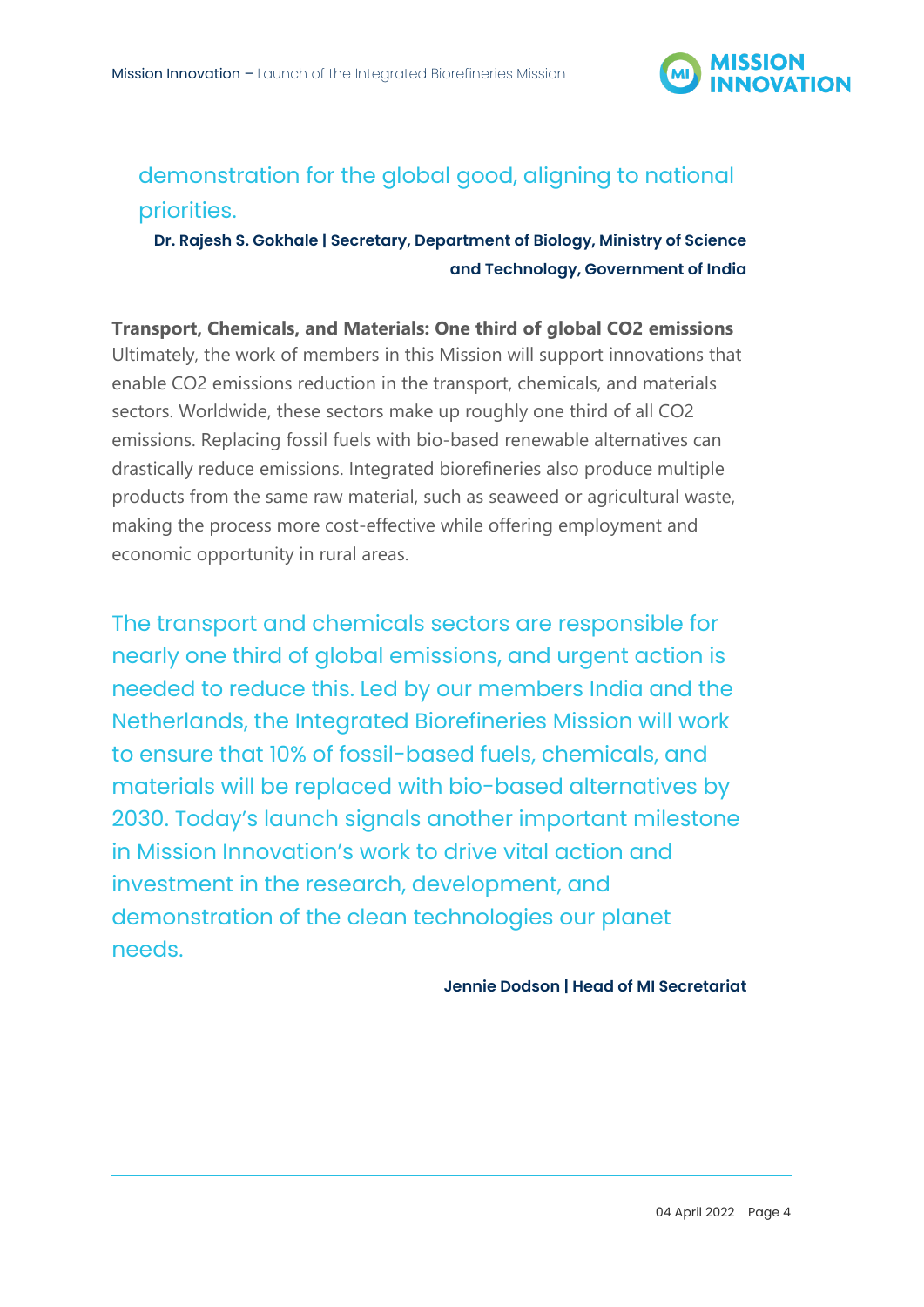

#### About Mission Innovation

Mission Innovation is a global initiative to catalyse action and investment in research, development and demonstration to make clean energy affordable, attractive and accessible to all this decade. This will accelerate progress towards the Paris Agreement goals and pathways to net zero. Launched alongside the Paris Agreement in 2015, Mission Innovation brings together governments, public authorities, corporates, investors and academia to enable widely affordable clean energy globally and achieve the goals of the Paris Agreement.

Mission Innovation is the main intergovernmental platform addressing clean energy innovation through action-oriented cooperation. Its members represent over 90% of global public investments in clean energy innovation and have increased their annual investments by USD\$5.8 billion since 2015. Mission Innovation members are committing to sustaining and, wherever possible, increasing their investment in clean energy innovation this decade.

The 23 members of Mission Innovation are: Austria, Australia, Brazil, Canada, Chile, China, Denmark, Finland, France, Germany, India, Italy, Japan, the Republic of Korea, Morocco, the Netherlands, Norway, Saudi Arabia, Sweden, the United Arab Emirates, the UK, the USA, and the European Commission (on behalf of the European Union).

Find out more: <http://mission-innovation.net/>

#### More Information

Read more about the Integrated Biorefineries Mission: [http://mission](http://mission-innovation.net/missions/integrated-biorefineries-mission/)[innovation.net/missions/integrated-biorefineries-mission/](http://mission-innovation.net/missions/integrated-biorefineries-mission/)

Read more about the engagement of MI members, India and the Netherlands:

<http://mission-innovation.net/our-members/india/> <http://mission-innovation.net/our-members/netherlands/>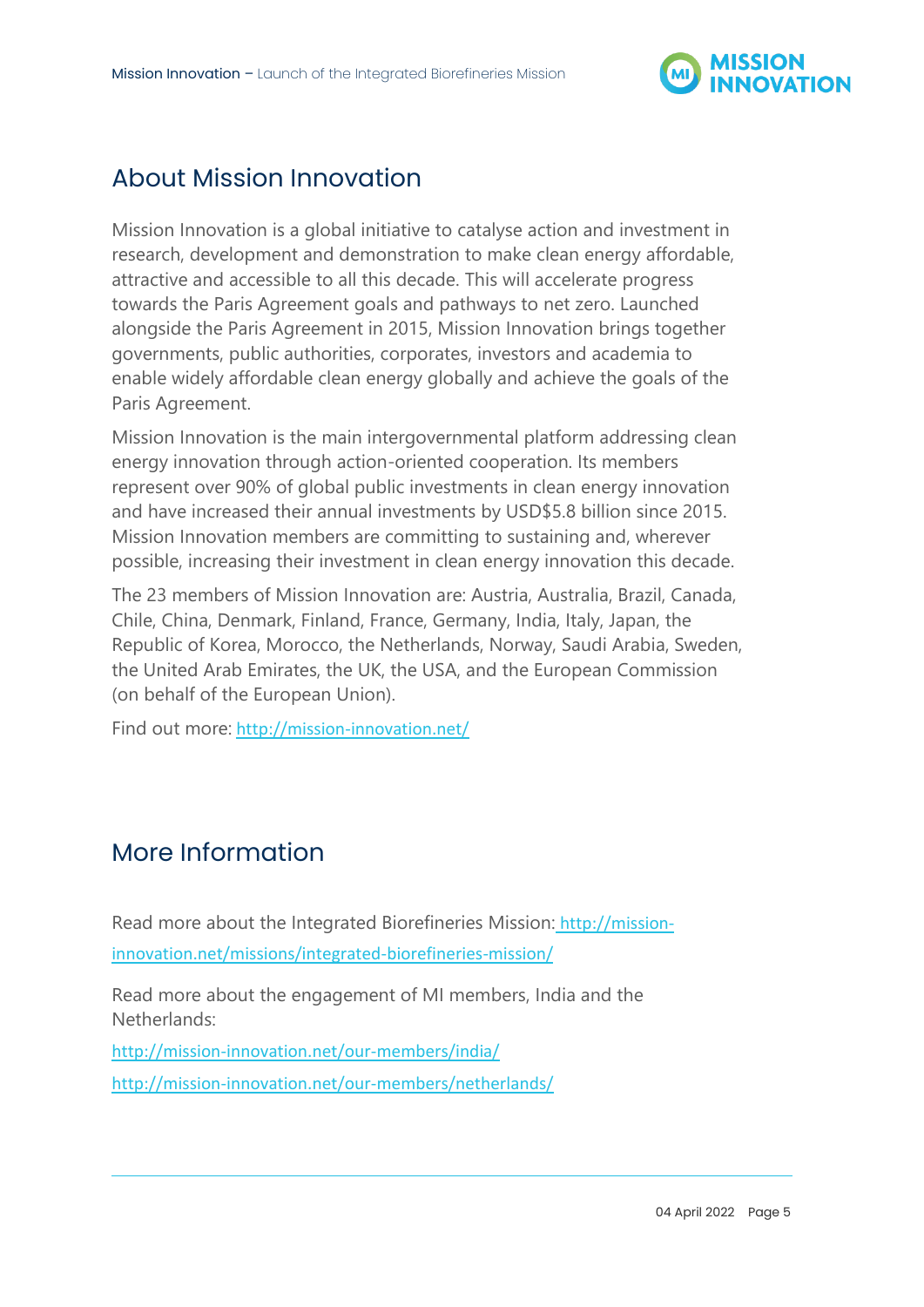

#### Media Contacts

- Mission Innovation: Caroline Dobbin, Greenhouse +44 7971 255 843 [missioninnovation@greenhouse.agency](mailto:missioninnovation@greenhouse.agency)
- Netherlands: Tim van Dijk, Department of Economic Affairs and Climate Policy, +31 6 15 19 49 58 [t.vandijk@minezk.nl](mailto:t.vandijk@minezk.nl)